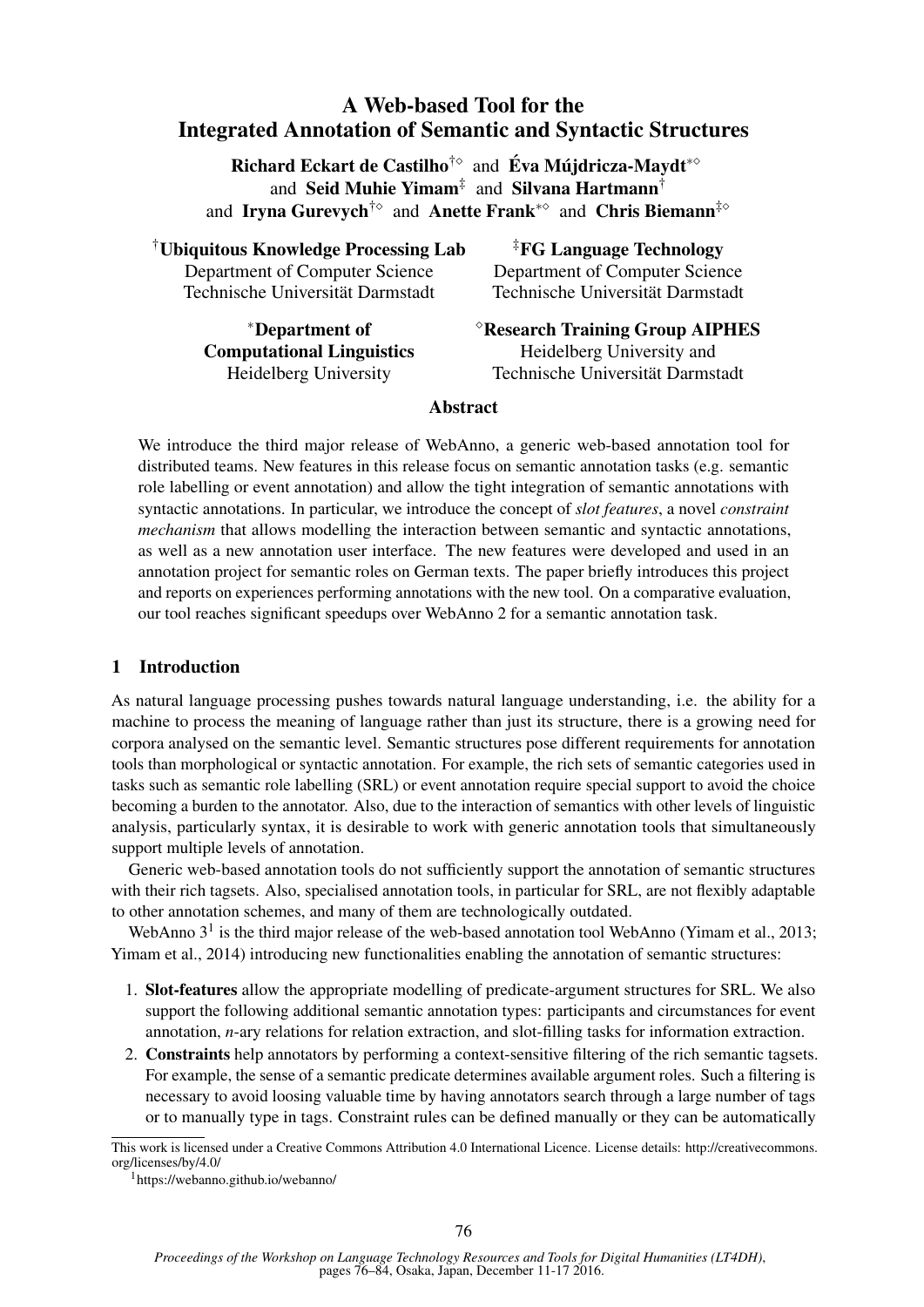generated, e.g. from machine-readable lexical resources. To our knowledge, there is no other web-based annotation tool offering a comparable functionality.

3. An improved annotation interface for a streamlined annotation process using a permanently visible sidebar instead of a pop-up dialog for editing annotations and their features.

These new functionalities integrate well with the existing functionalities in WebAnno 2, in particular its support for the annotation of syntactic structures, thus enabling semantic annotation in coordination with syntactic annotation. To our knowledge, WebAnno 3 is presently the only web-based and team-oriented annotation tool to support both, the annotation of semantic as well as syntactic structures. This includes, but is not limited to the tools mentioned in Section 2.

WebAnno 3 was developed and implemented in close coordination with users in the context of an annotation project (cf. Mujdricza-Maydt et al. (2016)) for word sense disambiguation (WSD) and SRL on German texts and driven by its practical requirements. SRL is the task of identifying semantic predicates, their arguments, and assigning roles to these arguments. It is a difficult task usually performed by experts. Examples of well-known SRL schemes motivated by different linguistic theories are FrameNet (Baker et al., 1998), PropBank (Palmer et al., 2005), and VerbNet (Kipper Schuler, 2005). SRL annotation is typically based on syntactic structures obtained from treebanks, such as the constituent-based Penn Treebank (for PropBank annotation), or the German TIGER treebank for FrameNet-style annotation (Burchardt et al., 2009). An argument is typically identified by the span of its syntactic head or syntactic constituent. For some annotation schemes (e.g. FrameNet), the task also includes WSD. In this case, the sense label typically determines the available argument slots. The example below shows an annotation using FrameNet; the predicate *ask* receives the frame label *Questioning* (corresponding to its word sense) and its arguments are annotated as *Addressee*, *Speaker*, *Message*, and *Iterations*:

(1) Fred*Role*:*Addressee* didn't answer. (2) While I*Role*:*Speaker* had asked*Frame*:*Questioning* this question*Role*:*Message* twice*Role*:*Iterations* before.

Note that there are multiple interdependencies between annotations involved here. E.g. the available sense labels for the semantic predicate depend on its lemma. Also, the available argument roles depend on the sense label. We further describe the annotation project and the application of WebAnno 3 within the project in Section 4. While joint WSD and SRL annotations are conveniently supported and facilitated using constraints, they can also be performed separately and independently of one another.

### 2 Related Work

We briefly review presently available annotation tools that could be used for annotating semantic structures. Since we aim to support geographically distributed annotation teams, we consider recent generic webbased annotation tools. Additionally, we examine tools from earlier semantic annotation projects that are specialised for SRL but not web-based.

### 2.1 Web-based Annotation Tools

Anafora by Chen and Styler (2013) is a recent web-based annotation tool for event-like structures. Specifically, it supports the annotation of spans and *n*-ary relations. Spans are anchored on text while relations exist independently from the text and consist of slots that can be filled with spans. Annotations are visualised using a coloured text background. Selecting a relation highlights the participating spans by placing boxes around them. Anafora is not suited for annotation tasks that require an alignment of the semantic structures with syntactic structures such as constituent or dependency parse trees.

brat by Stenetorp et al. (2012) is another web-based annotation tool with a focus on collaborative annotation. The tool supports spans and *n*-ary relations (also called *events*). Annotations are visualised as boxes and arcs above the text. Multiple annotators can simultaneously work on the same annotations instead of being isolated from each other. However, this removes the ability to calculate inter-annotator agreement. All annotation actions are performed through a pop-up dialog, which necessitates many actions even for simple annotations. While in principle the support for semantic annotation in brat through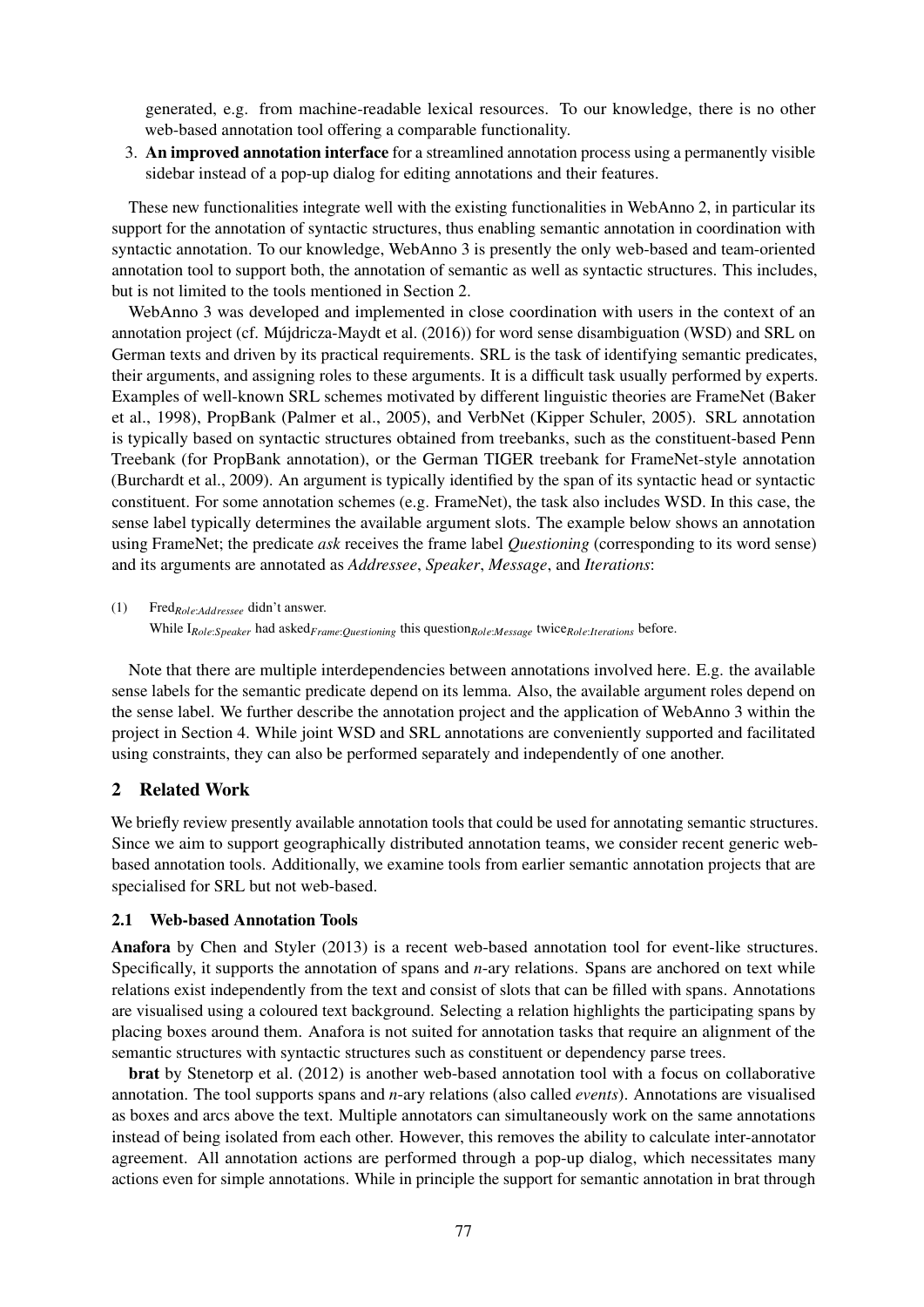the *n*-ary relations is good, there is no support for guiding the user through rich semantic tagsets, e.g. by showing only applicable tags based on the annotation's context.

WebAnno 2 (Yimam et al., 2014), for which we present an updated version here, is a generic and flexible annotation tool for distributed teams. To visualise the text and annotations, it uses the JavaScriptbased annotation visualisation from brat.

The annotation of semantic structures can only be realised with great difficulty in WebAnno 2. It requires the creation of a custom span layer to represent semantic predicates and arguments. An additional custom relation layer is required to connect the arguments to the predicate. The distinction between predicates and arguments needs to be made through a feature on the span layer (e.g. *semanticType=pred*|*arg*), because the use of two distinct span layers for predicates and their arguments is not possible. The reason is that WebAnno 2 only allows relations to be created between annotations on the same layer. With such a setup, annotators have to take great care not to create invalid semantic structures, e.g. by linking predicates to other predicates or arguments to other arguments while the annotation guidelines only allow links between predicates and arguments. This complicates and slows down the annotation process and requires post-hoc consistency checks. Finally, WebAnno 2 offers no provisions to guide annotators through rich semantic tagsets. Due to the complex setup, annotating semantic structures also requires too many user interactions (*clicks*), making it also a very tedious task. This problem is aggravated by an annotation dialog popping up for each action.

#### 2.2 Semantic Role Annotation Tools

SALTO by Burchardt et al. (2006) supports the annotation of constituency treebanks with FrameNet categories. Once a frame for a predicate has been selected, applicable roles from FrameNet can be assigned to nodes in the parse tree by drag-and-drop. SALTO supports discontinuous annotations, multi-token annotations, and cross-sentence annotations. It also offers basic team management functionalities including workload assignment and curation. However, annotators cannot correct mistakes in the underlying treebank because the parse tree is not editable. This is problematic for automatically preprocessed input. The final release of SALTO was in 2012.

Jubilee and Cornerstone by Choi et al. (2010) are tools for annotating PropBank. Jubilee supports the annotation of PropBank instances, while its sister tool Cornerstone allows editing the frameset XML files that provide the annotation scheme to Jubilee. The user interface (UI) of Jubilee displays a treebank view and allows annotating nodes in the parse tree with frameset senses and roles. Jubilee supports annotation and adjudication of annotations in small teams. It is a Java application that stores all data on the file system. Thus, the annotation team needs to be able to access a common file system, which does not meet our needs for a distributed team. Both tools appear to be no longer being developed since 2014.

#### 2.3 Requirements of Semantic Annotation

The annotation of semantic structures imposes two main requirements on annotation tools: 1) the flexibility to support multiple layers of annotation including syntactic and semantic layers using freely configurable annotation schemes and 2) the ability to handle large, interdependent tagsets.

Flexible multi-layer annotation. While the usage-driven design of dedicated SRL annotation tools allows for a very efficient annotation, users face a serious lack of flexibility when trying to combine different annotation schemes (e.g. GermaNet senses (Hamp and Feldweg, 1997) and VerbNet roles), or when trying to use data preprocessed in different ways (e.g. for a crowdsourcing approach, automatically pre-annotating predicate and argument spans can be helpful, while experts may find pre-annotated dependency relations beneficial). This is not supported by current web-based annotation tools.

Handling rich annotation schemes. Tools need to specifically support rich semantic annotation schemes—like FrameNet—with interdependent labels (i.e. sense labels determine available argument roles). Manually typing sense and role labels is error-prone, and selecting them from a long list is cumbersome for the annotator. The tool must guide the annotator, e.g. by filtering or reordering possible sense labels based on the lemma and do the same for role labels based on the selected sense. E.g. SALTO only offers frames in the spectrum of the lemma under annotation.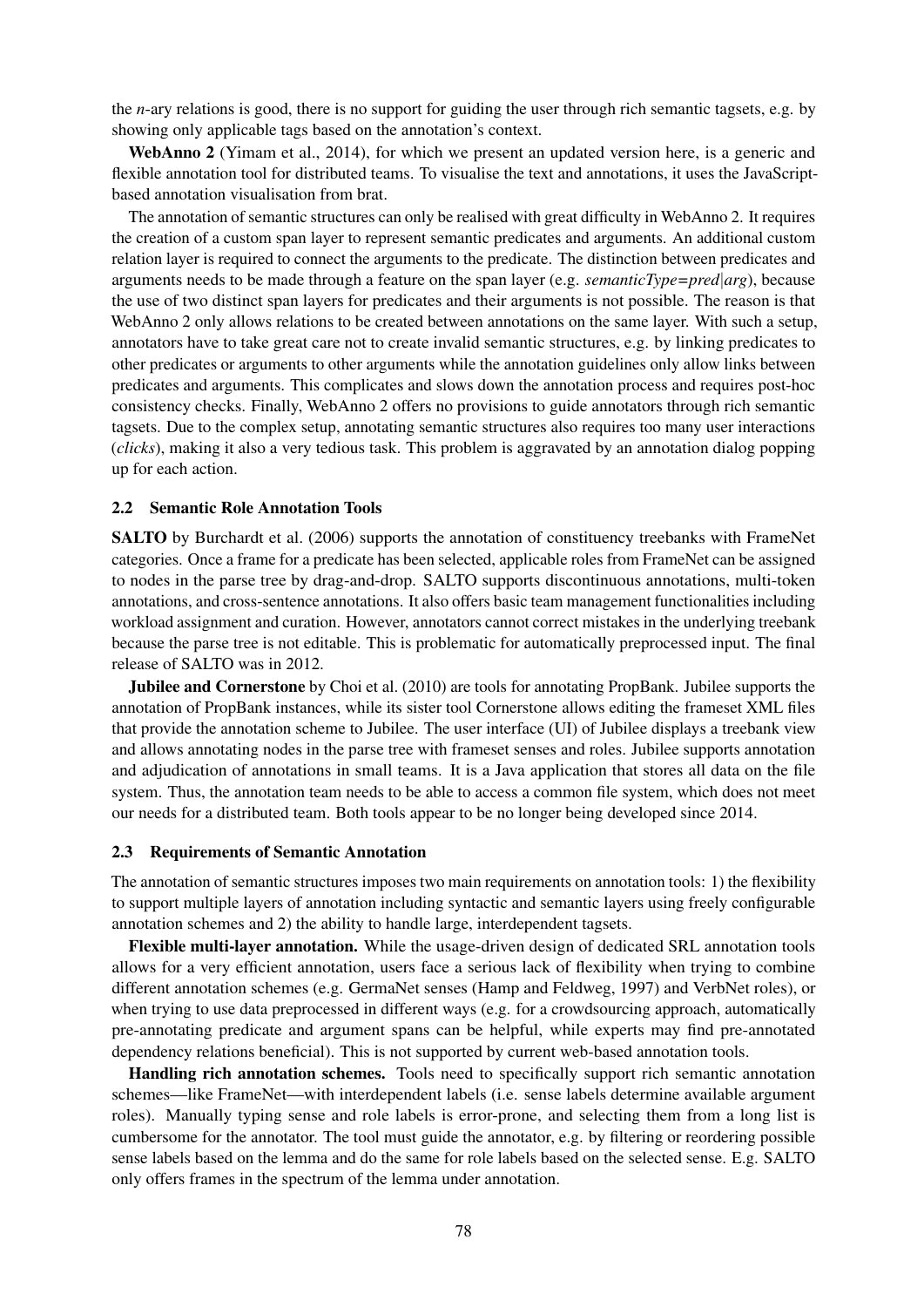#### 3 Semantic Annotation using WebAnno 3

To meet the requirements described above, WebAnno 3 introduces support for arbitrary semantic role labelling schemes by geographically distributed teams. The great challenge in building WebAnno 3 was to identify a way of implementing support for semantic annotation not only without adversely affecting existing features of WebAnno 2, but also by capitalising on the existing features. The data model for annotations used by WebAnno is based on *feature structures*, i.e. typed key-value pairs. First, our tool adds a new type of features for use in these structures, namely *slot features*, that enable SRL and other slot-filling annotation tasks. Next, we introduce *constraint rules* to allow the modelling of tag interdependencies. Constraint rules can be used not only to provide context-sensitive assistance for semantic annotations, but in general for all kinds of annotations supported by WebAnno 3, including those inherited from WebAnno 2. Finally, an improved and streamlined user interface was introduced to enable annotation to be performed without disruptive pop-up dialogs.

### 3.1 Semantic Annotation using Slot Features

WebAnno provides a flexible configuration system for annotation layers supporting spans and relations. However, as outlined in Section 2.1, the provided features are insufficient for semantic annotation.

WebAnno 3 introduces a new feature type into the feature-structure-based system—the so-called *slot features*—to support semantic annotations like SRL. Slot features can be added to span layers and allow one span annotation (*slot owner*) to *link* to one or more other span annotations (*slot fillers*). Each link is qualified with a *role*, which may optionally be restricted by a tagset. Slot features can be configured to allow arbitrary slot fillers or only such pertaining to a specific layer. Figure 1 illustrates the annotation of word sense and semantic roles for *ask* as introduced in Example (1).

Declaration. We model the semantic predicate using a span layer *SemPred* with a slot feature called *arguments*. A second span layer—*SemArg*—represents the slot fillers.<sup>2</sup>

Interaction. To use the slot feature, the user first creates the slot-owning annotation, here a *SemPred* annotation. Then, the user selects a role to add a new slot to the feature *arguments*. Selecting a span then automatically creates the slot filler annotation (*SemArg*) and completes the link.

Visualisation. The links between slot owner and slot fillers are visualised as arcs in the colour of the slot owner. A special dashed style is used to distinguish them from other types of relations.

Agreement. With the introduction of slot features, we completely reimplemented the calculation of inter-annotator agreement. A single feature of a layer can be selected for agreement calculation (i.e. the word sense feature or the semantic argument feature). The first step in the calculation of agreement identifies which annotations actually need to be compared to each other. To address this, we first derive *coordinates* from the annotated data (Table 1). For regular span features, a coordinate is the tuple of <layer, feature, char offsets(begin-end)> and for relation features <layer, feature, char offsets(srcBegin-srcEnd, tgtBegin-tgtEnd)>. Then, agreement is calculated by comparing the labels assigned by each user for each coordinate.

We implemented two modes of calculating agreement for slot features. The first mode *role-as-label* calculates agreement based on the slot's *role*. Consider *asked* as the semantic predicate and *Fred* as a slot filler. Two annotators agree if they assigned the same role to *Fred*, e.g. *Addressee*. It is a disagreement if one annotator assigns the role *Speaker* to Fred and another assigns the role *Addressee* (cf. Table 1 d/e). In this mode, the slot filler is part of the annotation coordinates (cf. Table 1 column *extra*).

In the second mode, *target-as-label*, agreement is calculated based on the slot filler. Two annotators agree if they use the same slot filler for a slot with a given role. So consider again *asked* as the semantic predicate and *Addressee* as the role to be filled. In this case, there is an agreement if two annotators choose *Fred* as a slot filler and a disagreement if one annotator fills the slot with *Fred* and the other one with *I*. In this mode, the role label is part of the annotation coordinates (cf. Table 1 column *extra*).

Missing annotations are very common with slot features. For example, cases d) and e) in Table 1 differ in their coordinates, namely in the *extra* column which is used to discriminate between slots, but not in

 $2$ The layer names proposed here are meant as examples motivated by our use case. In WebAnno, the name of the layers and their features can in general be freely defined by the annotation project's creator.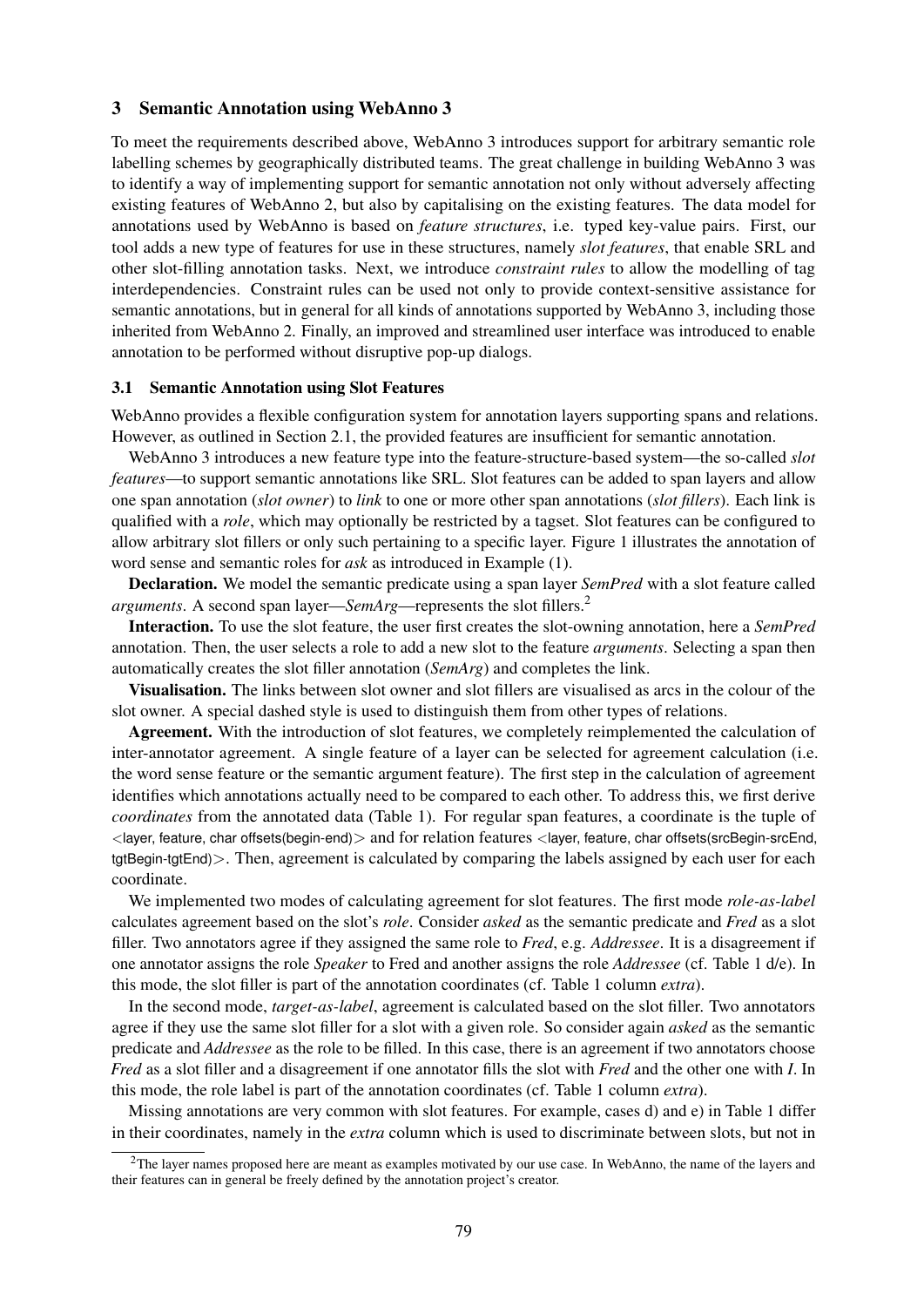| Feature type                  | User | Coordinates |                |                            |                       | Label                 |
|-------------------------------|------|-------------|----------------|----------------------------|-----------------------|-----------------------|
|                               |      | laver       | feature        | char offsets               | extra                 |                       |
| a) string on span             | A    | Lemma       | value          | $32-37$ (asked)            |                       | ask                   |
| b) string on relation*        | A    | Dependency  | DependencyType | $26-27$ (I), 32-37 (asked) |                       | nsubj                 |
| c) slot (role-as-label)       | A    | SemPred     | arguments      | $32-37$ (asked)            | $0-4$ ( <i>Fred</i> ) | Addressee             |
| d) slot (target-as-label)     | A    | SemPred     | arguments      | $32-37$ (asked)            | Addressee             | $0-4$ ( <i>Fred</i> ) |
| e) slot (target-as-label) $*$ | B    | SemPred     | arguments      | $32-37$ (asked)            | Speaker               | $0-4$ ( <i>Fred</i> ) |

Table 1: Examples of coordinates and labels for different layer and feature types in Figure 1 (except \*).



Figure 1: Cross-sentence annotation/curation with slot features and constraint rules.

their label. This makes them two entirely different annotations which the respective other user simply did not annotate rather than a case of disagreement. To cope with such missing annotations, Krippendorff's Alpha (Krippendorff, 1970) was added to the list of supported agreement measures. This measure is conceptually able to handle missing annotations.

The level of detail on agreement calculation provided by WebAnno 2 proved to be insufficient. It is often not clear how the agreement values related to the actual annotations. Thus, while reimplementing the agreement calculation to support for slot features into the agreement mechanism, we also greatly enhanced the level of detail in the UI to explain which data was (not) used for calculation and why it may not have been possible to calculate agreement. Finally, we added the ability to export raw agreement data as CSV files for detailed inspection and external agreement calculation.

### 3.2 Handling Rich Tagsets via Constraints

Semantic annotation tasks typically operate with a very large set of labels. While a typical part-of-speech tagset contains around 50 tags, FrameNet contains over 800 frame labels. We currently observe over 1,000 role labels and more than 8,000 frame-role combinations in the FrameNet lexicon. However, given a specific lemma, there is only a small set of applicable frame labels that it evokes (e.g. *ask* can evoke the frames *Questioning* and *Request*).

We introduce a generic mechanism that allows formalising such interdependencies as constraint rules.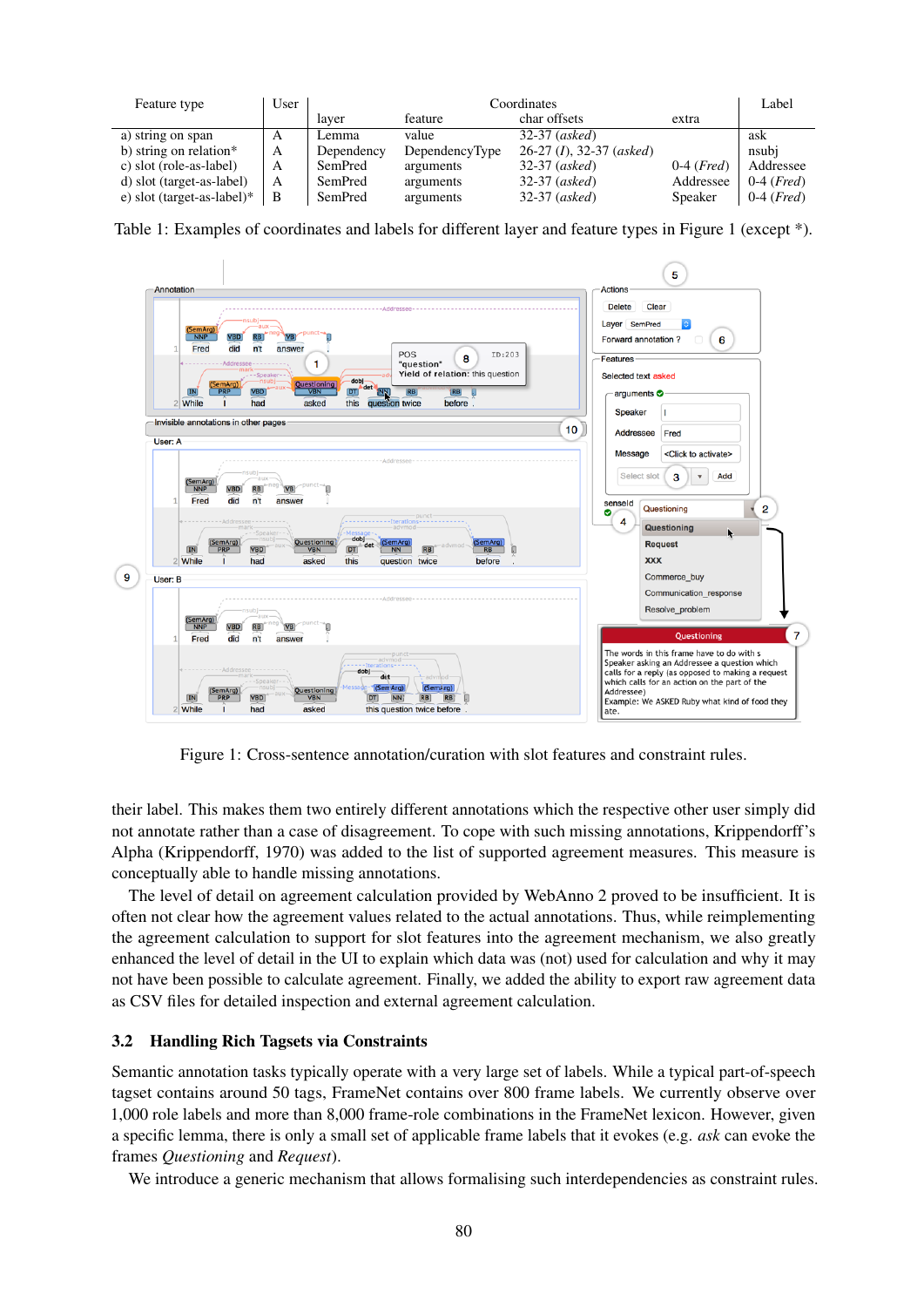#### Listing 1: Example FrameNet-style constraints

```
SemPred {
  1/ Rule 1
  @Lemma. value = "ask" -> senseId = "Questioning" | senseId = "Request" | senseId = "XXX";
       other lemmata
  11 Rule 2
  senseId = "Questioning" \rightarrow\frac{1}{2} core roles
    arguments. role = "Addressee" (!) | arguments. role = "Message" (!) | arguments. role = "Speaker" (!) |
      non−core roles
    arguments . role = "Time" | arguments . role = "Iterations";
  11 ... other senses
}
Dependency {
  governor . pos . value = "NN" & dependent . pos . value = "DET" \rightarrow dependencyType = "DET";
```
}

|  | Listing 2: Grammar for constraint rules |  |
|--|-----------------------------------------|--|
|  |                                         |  |

| // Basic structure              |                                                                                                                                                                                                                                                                                                                    | // Restrictions    |                                                                                   |
|---------------------------------|--------------------------------------------------------------------------------------------------------------------------------------------------------------------------------------------------------------------------------------------------------------------------------------------------------------------|--------------------|-----------------------------------------------------------------------------------|
| $<$ file $>$                    | $\therefore$ = $\langle$ import $\rangle^*$   $\langle$ scope $\rangle^*$                                                                                                                                                                                                                                          | $<$ actions $>$    | $\cdots$ $\leq$ $\alpha$ ction $>$                                                |
| $<$ scope $>$                   | $\cdots$ $\leq$ $\leq$ $\leq$ $\leq$ $\leq$ $\leq$ $\leq$ $\leq$ $\leq$ $\leq$ $\leq$ $\leq$ $\leq$ $\leq$ $\leq$ $\leq$ $\leq$ $\leq$ $\leq$ $\leq$ $\leq$ $\leq$ $\leq$ $\leq$ $\leq$ $\leq$ $\leq$ $\leq$ $\leq$ $\leq$ $\leq$ $\leq$ $\leq$ $\leq$ $\leq$ $\leq$                                               |                    | $\langle \text{action} \rangle$ " " $\langle \text{actions} \rangle$              |
| $<$ ruleset $>$                 | $\therefore$ = $\lt$ rule $\gt$ *                                                                                                                                                                                                                                                                                  | $<$ action $>$     | $\cdots$ = $\langle \text{actionPath} \rangle$ "=" $\langle \text{value} \rangle$ |
| $\langle$ import $\rangle$      | $\cdots$ "import" $\langle$ qualifiedLayerName $\rangle$                                                                                                                                                                                                                                                           |                    | ('''(''' < flags > '')'')                                                         |
|                                 | "as" <shortlayername></shortlayername>                                                                                                                                                                                                                                                                             | $<$ actionPath $>$ | $\cdots$ = $\leq$ feature Name $>$                                                |
| $<$ rule $>$                    | $\cdots$ = $\langle$ conds $\rangle$ " $\rightarrow$ " $\langle$ actions $\rangle$ ":"                                                                                                                                                                                                                             |                    | $\langle$ actionPath $>$ "." $\langle$ featureName $>$                            |
| // Conditions                   |                                                                                                                                                                                                                                                                                                                    | $<$ flags $>$      | $ ::= "!" // core role$                                                           |
| $<$ conds $>$                   | $\therefore$ = $\langle \text{cond} \rangle$   $\langle \text{cond} \rangle$ "&" $\langle \text{cond} \rangle$                                                                                                                                                                                                     |                    |                                                                                   |
| $<$ cond $>$                    | $\therefore$ $\leq$ $\varphi$ $\geq$ $\leq$ $\leq$ $\leq$ $\varphi$ $\geq$ $\leq$ $\varphi$ $\geq$ $\leq$ $\varphi$ $\geq$ $\leq$ $\varphi$ $\geq$ $\leq$ $\varphi$ $\geq$ $\varphi$ $\geq$ $\varphi$ $\geq$ $\varphi$ $\geq$ $\varphi$ $\geq$ $\varphi$ $\geq$ $\varphi$ $\geq$ $\varphi$ $\geq$ $\varphi$ $\geq$ |                    |                                                                                   |
| $<$ path $>$                    | $\therefore$ = $\langle$ featureName $\rangle$   $\langle$ step $\rangle$ "." $\langle$ path $\rangle$                                                                                                                                                                                                             |                    |                                                                                   |
| $<$ step $>$                    | $\therefore$ = $\leq$ featureName $>$   $\leq$ layer Selector $>$                                                                                                                                                                                                                                                  |                    |                                                                                   |
| $<$ layerSelector $>$           | $\therefore$ <layeroperator>? <shortlayername></shortlayername></layeroperator>                                                                                                                                                                                                                                    |                    |                                                                                   |
| <layeroperator></layeroperator> | $\therefore$ $=$ "@" // select annotation in layer X                                                                                                                                                                                                                                                               |                    |                                                                                   |

Rules are typically defined over annotations and their labels, but may also access the annotated text. A rule consists of a left-hand side expressing the conditions under which the rule applies and a right-hand side expressing the effect of the rule. A logical conjunction of multiple conditions can be specified. If multiple effects for a rule are specified, they are considered to be alternatives. The mechanism does not limit the annotator's choice. It only reorders the list of labels the users can choose from, showing first those labels covered by constraints in a bold font, then the rest of the labels. While constraint rules can be written manually, they can also be generated automatically from machine-readable schemes. We provide suitable conversions from FrameNet and GermaNet (cf. Section 4).

Listing 1 shows example constraint rules for a FrameNet-like annotation style. These apply to annotations on the layer *SemPred*. Rule 1 reorders the choice of sense IDs for the *SemPred* annotation: if a *Lemma* annotation with value *ask* exists at the same character offsets as the *SemPred* (Figure 1  $(1)$ ), then the sense IDs *Questioning*, *Request*, and *XXX* (other/unknown) should be offered as top labels in the sense ID dropdown selection (Figure 1  $(2)$ ). Similar rules for other lemmata would normally follow.

Rule 2 in Listing 1 illustrates constraints on the roles of slot features. If the *senseId Questioning* is chosen, *Addressee*, *Message*, *Speaker*, *Time*, and *Iterations* are offered as top labels in the argument role dropdown box (Figure 1 3)). Slots for core roles (marked with "!") are added automatically while slots for other roles need to be added manually.

The constraint mechanism is generic. It uses a path-like notation to navigate along features pointing to other annotations (e.g. *governor.pos.value*), as illustrated in the dependency rule. Within conditions, a path component may also be *@shortLayerName*, meaning "*select all annotations of the specified layer at the same offsets as the current annotation*". We use this in Listing 1 to access information from the *Lemma* layer. Listing 2 shows the full constraint rule grammar in a BNF-like notation.

An indicator (Figure 1  $\overline{4}$ ) next to a feature in the editor panel shows the status of constraints. The indicator is *green* if there are matching rules (e.g. there is a *Lemma* annotation with the value *ask* and there is a rule with a condition *@Lemma.value="ask"*). It is *orange* if there are rules that affect the feature but none matches (e.g. there is at least one rule with a condition on the value of a *Lemma* but none that matches on the specific given value for the present annotation). Finally, it is *red* if there are rules, but the feature is not restricted by a tagset. In the latter case, the rules have no effect since without a tagset,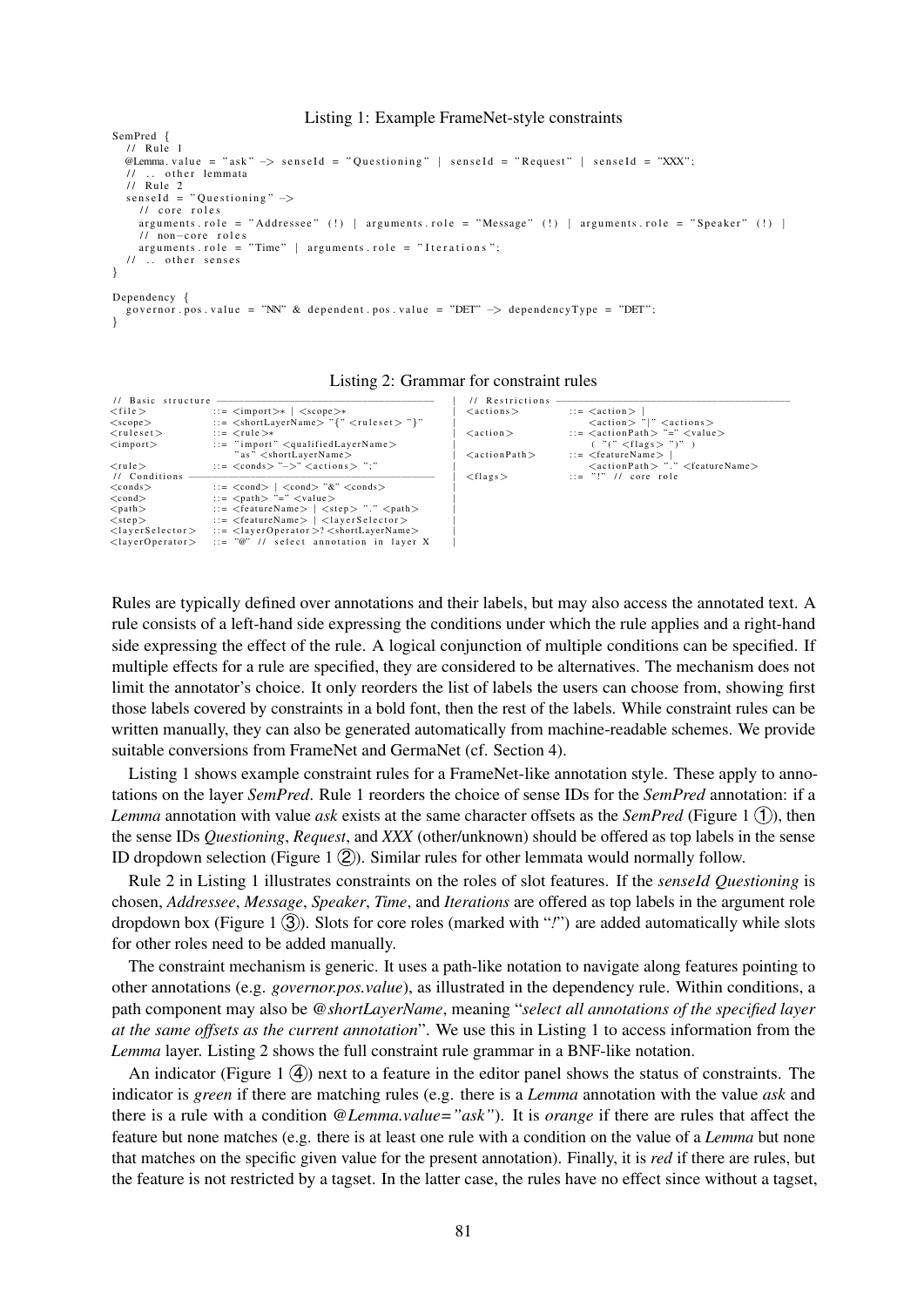there are no labels to be reordered.

#### 3.3 Redesigned Annotation User Interface

The annotation user interfaces of WebAnno 2 and brat use a pop-up dialog whenever an annotation is created or modified. This was perceived as a major impediment to efficient annotation by our annotation team, not only because the dialog obscures the underlying annotation interface, but mainly because the dialog needs to be closed by an explicit user action. Hence, we implemented a dialog-less annotation user interface, similar to the one in the Anafora tool. Along with the new interface, additional user-expressed needs for semantic annotation were addressed. These include better support for keyboard-based annotation, the ability to create zero-length annotations to represent slot fillers not realised in the text, the display of descriptive tooltips explaining semantic tags, the indication of tokens transitively covered by dependency relations, and the ability for the curation of cross-sentence annotations.

Dialog-less annotation. The UI elements used for editing the annotation feature values have been moved from a dialog (cf. brat) to a permanently visible detail panel on the side of the screen (Figure 1  $(5)$ ). Selecting a span of text or drawing an arc now immediately creates an annotation on the active layer and loads its features in the detail panel. Changes to the feature values are immediately reflected in the annotation view. For tasks that require repeatedly annotating the same feature values (e.g. annotating persons in a named entity task), the option *save feature* can be enabled for each feature individually. New annotations are then created with the same feature values as the previously selected annotation.

Keyboard-based annotation. Keyboard-based annotation can significantly speed up the annotation process. For annotation layers with a single tagset-controlled feature (e.g. part-of-speech), we introduce a new keyboard-based *forward annotation* mode (Figure 1  $\overline{6}$ ). In this mode, pressing a key selects the first tag starting with the respective character and pressing it again selects the next. As annotators memorise the number of key presses for the tags, we expect their efficiency to improve. Once a tag is chosen, pressing *space* automatically selects the next token for annotation.

Zero-width annotations. Zero-width span annotations can now be created (at arbitrary positions in the text), e.g. to instantiate semantic predicates or arguments that are not realised in the text.

**Tooltips.** Tag descriptions are now displayed as tooltips (Figure 1  $(\overline{7})$ ) during annotation. In particular for rich semantic tagsets, this is an important improvement. The tag descriptions are part of the tagset definitions which can be edited via the user interface in the project settings. Alternatively, they can be externally generated and imported as JSON files. For the purpose of our annotation project, we automatically derived tagset files from VerbNet and GermaNet.

Relation yield highlighting. Moving the mouse cursor over a span with outgoing relations now displays a tooltip showing the *yield* of the relation (Figure 1  $(8)$ ). E.g. for dependency relations, the yield represents all the tokens subsumed by the respective dependency node. This feature facilitates the coordination of syntactic and semantic annotations when using syntactic heads as slot fillers. In the annotation project, it was determined that dependency-based annotation, enhanced with highlighting of the dependency relation yield proved superior to span-based annotation, which is more error prone.

Cross-sentence curation. We extended the curation component of WebAnno to support the adjudication of multiple annotations for individual sentences. This was necessary in order to curate cross-sentence semantic relations, e.g. to use parts of a previous sentence as slot fillers. An example of such a case is provided in Figure 1  $(9)$ . Curators can now define the number of sentences to visualise and curate at a time. Additionally, an indicator is displayed for any relation annotations that are not rendered because one of their endpoints is realised outside of the window of currently displayed sentences (Figure 1  $(10)$ ).

### 4 Experiences and Evaluation

#### 4.1 Annotation Study

Our new tool was tested in a large-scale semantic annotation study on German standard as well as nonstandard texts (cf. Mujdricza-Maydt et al. (2016)). An annotation team performed a combination of word ´ sense and semantic role annotation based on GermaNet senses and VerbNet-style role labels. As basis for the annotation, the new slot features were used to model predicate-argument structures. Compared to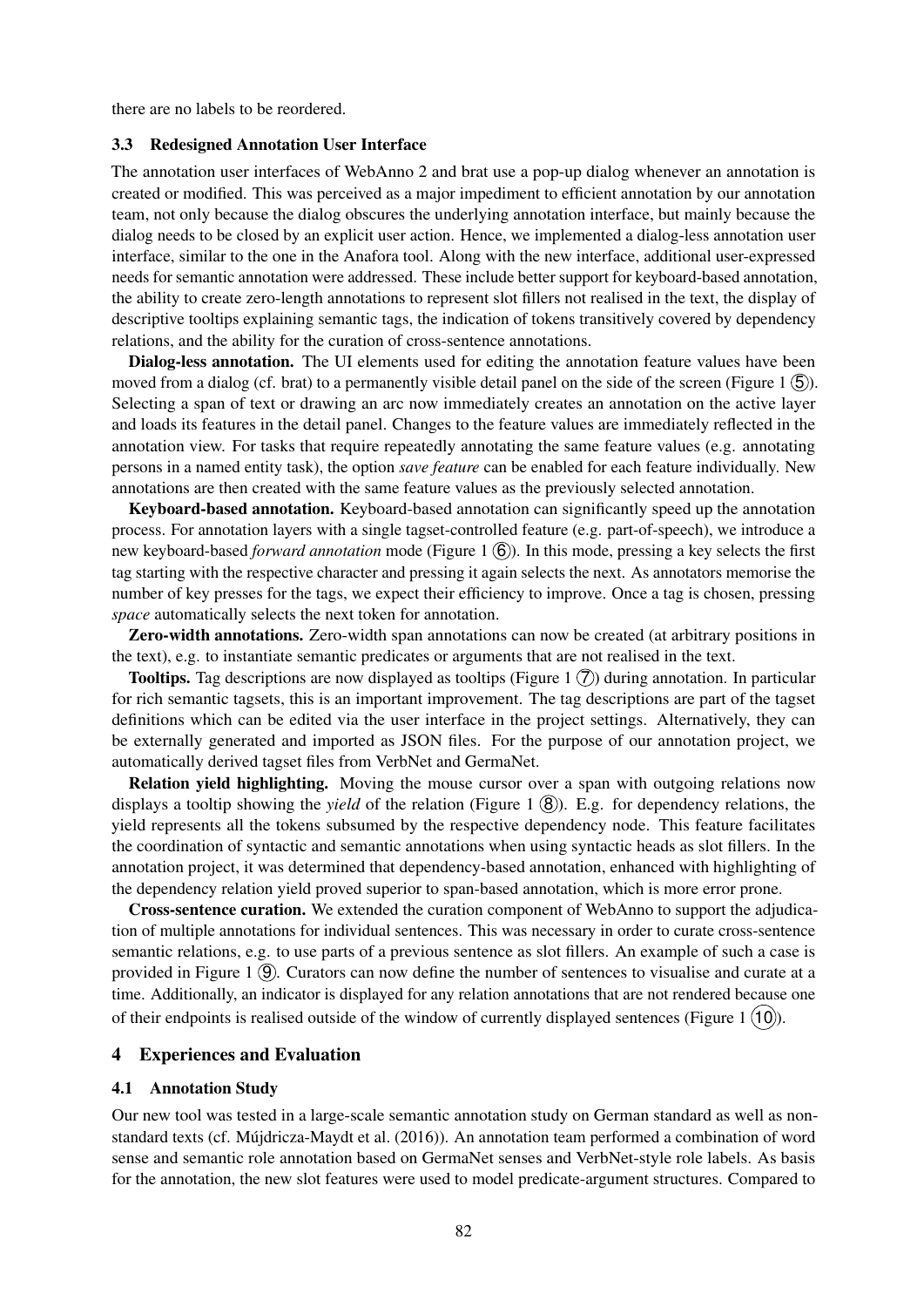| Doc | a) WebAnno 2 | b) WebAnno 3   | c) WebAnno 3 |
|-----|--------------|----------------|--------------|
|     |              | no constraints | constraints  |
|     | 14:58        | 10:07          | 08:57        |
| 2   | 12:21        | 10:29          | 08:16        |
| 3   | 0.5:19       | 04:16          | 03:47        |
| 4   | 10:40        | 08:22          | 07:22        |
| All | 43:18        | 33:14          | 28:22        |

Table 2: Annotation times in minutes:seconds for WebAnno 2 and 3 with and without constraints.

earlier experiences with predicate-argument annotation using relation layers in WebAnno 2, the annotation team reported improved comfort and efficiency with the new interface. Having the annotation detail panel visible all the time and no longer being forced to constantly switch between annotation dialog and annotation view was perceived as an important factor for this improvement. This study also made extensive use of constraint rules and relied heavily on the new tooltips explaining senses and roles to the annotators. In a pilot study for the project, different strategies of selecting slot fillers were examined. The strategy that was eventually selected relied on pre-annotated dependency relations and required the annotator to select the syntactic head of a phrase to be used as a slot filler (e.g. *house* instead of *the house*). The new ability to display the *yield* of the dependency relations proved to be instrumental in this task to locate the correct head words.

To facilitate SRL annotation projects for others, we provide in addition to the tool itself 1) the setup for our annotation study as a demo project; 2) configuration files for different predicate sense and semantic role labeling frameworks (VerbNet, FrameNet, and PropBank), including their respective tagsets and constraint rules.

### 4.2 Comparative Evaluation

After the development has been finalised, we conducted a comparative evaluation study in order to measure whether our efforts in tool engineering translate into annotation time speedups, which directly influences annotation cost. For this, we chose the following setup: an annotator was presented with a static display of gold standard predicate-argument annotations like the ones shown in Figure 1. In this way, we minimise fluctuations caused by cognitive load for choosing the right labels, simulating a maximally trained annotator. The annotator had ample experience with both the annotation tools, but not with the specific settings. Thus, for each setting, the annotator became familiar with the setup on a small training document. We conducted this annotation in three different settings: a) using WebAnno 2 (version 2.3.1), modelling the annotation task as outlined in Section 2.1, b) using WebAnno 3 without constraints and c) using WebAnno 3 with constraints for rules that re-order semantic predicates according to the lemma value, as exemplified in (Figure 1  $(4)$ ). To avoid interpersonal differences in annotation speed, the same annotator worked on all three settings. The data set on which time was measured included four documents with a total of 64 semantic predicates, filling a total of 115 slots with overall 94 semantic arguments (*SemArg* in Figure 1). Note that the same semantic argument can fill slots of different predicates.

Table 2 shows the times in minutes and seconds measured for the four documents. The improvements of the user interface in setting b) already results in a speedup of about 23% less time compared to WebAnno 2. In combination with constraints, a speedup of over 34% is reached in setting c), meaning that the same annotator can produce 50% more annotations in the same time. The annotator reported that she needed to perform considerably fewer interactions in setting c).

### 5 Conclusion

We have introduced WebAnno  $3<sup>3</sup>$ , the third major release of WebAnno. The new version introduces major improvements that significantly go beyond the state-of-the-art: they enable the annotation of semantic structure and the handling of rich semantic tagsets. The new version was developed in close coordination with an associated annotation project performing combined WSD and SRL annotation on German texts. Moreover, the tool can be used for many non-linguistic annotation tasks in various domains,

<sup>3</sup>https://webanno.github.io/webanno/